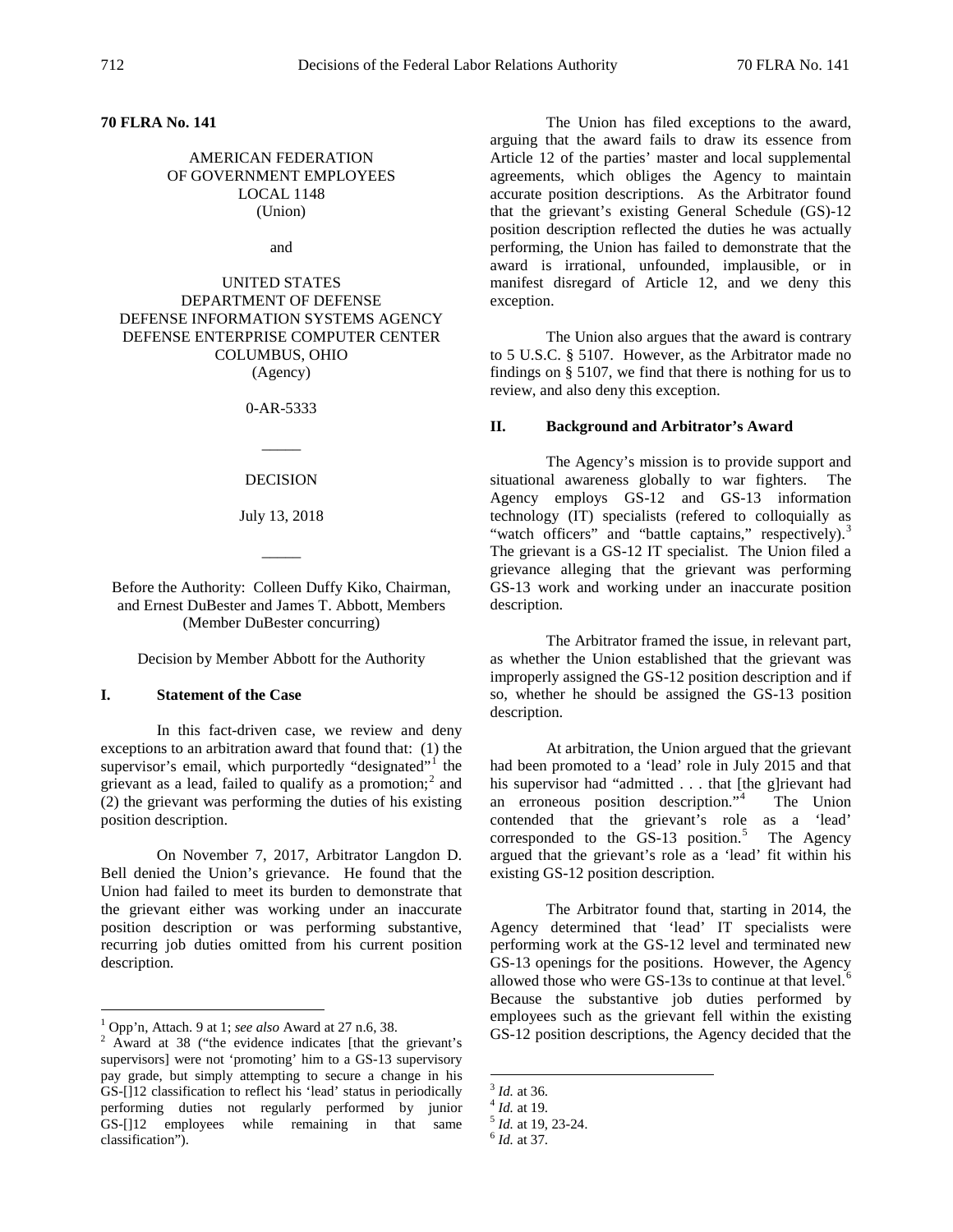grievant's work did not warrant a modified GS-12 position description as recommended by his supervisor.

The Arbitrator found that the only distinction between the two IT specialist positions was that those designated as leads "have the responsibility on their designated shift to correct an experienced IT 'outage,' regardless of its level (minor, moderate, or critical) and to simply notify the supervisor of those outages deemed to be 'critical."<sup>[7](#page-1-0)</sup> He noted that the Union repeatedly acknowledged that it had no ability to challenge the downgrading of position descriptions to a lower rated classification. Therefore, he concluded that the evidence showed the grievant was never promoted to a GS-13 level, and he denied the grievance.

On December 6, 2017, the Union filed exceptions to the award<sup>[8](#page-1-1)</sup> and on January 5, 2018, the Agency filed an opposition.<sup>[9](#page-1-2)</sup>

### **III. Analysis and Conclusions**

A. The award draws its essence from Article 12 of the master and local agreements.

The Union argues<sup>[10](#page-1-3)</sup> that the award fails to draw its essence from Article 12 of the parties' agreements.<sup>[11](#page-1-4)</sup> Article 12 of the master agreement states, in pertinent part, that "[t]he Agency will maintain an accurate position description for each position which will reflect the significant duties to be performed."<sup>[12](#page-1-5)</sup> Specifically, the Union argues that the grievant did not have an accurate position description because the GS-12 position description did not include the grievant's duties as a lead. $1\overline{3}$ 

 $10^{10}$  Exceptions at 12-13.<br><sup>11</sup> When reviewing an arbitrator's interpretation of a collective-bargaining agreement, the Authority applies the deferential standard of review that federal courts use in reviewing arbitration awards in the private sector. The Authority and the courts defer to arbitrators in this context "because it is the arbitrator's construction of the agreement for which the parties have bargained." Under this standard, the Authority will find that an arbitration award is deficient as failing to draw its essence from the collective-bargaining agreement when the appealing party establishes that the award: (1) cannot in any rational way be derived from the agreement; (2) is so unfounded in reason and fact and so unconnected with the wording and purposes of the agreement as to manifest an infidelity to the obligation of the arbitrator; (3) does not represent a plausible interpretation of the agreement; or (4) evidences a manifest disregard of the agreement. *U.S. Dep't of the Treasury, IRS*, 70 FLRA 539, 542 n.24 (2018) (*IRS*) (Member DuBester concurring) (citing *Bremerton Metal Trades Council*, 68 FLRA 154, 155 (2014)). Additionally, challenges to an arbitrator's evaluation of the evidence, including determinations as to the weight to be accorded such evidence, do not demonstrate that an award fails to draw its essence from the parties' agreement. *NTEU, Chapter 299*, 68 FLRA 835, 838 (2015) (*NTEU*). In the absence of a successful nonfact exception, the Authority defers to an arbitrator's factual findings. *AFGE, Local 933*, 70 FLRA 508, 511 (2018) (*Local 933*); *AFGE, Local 3740*, 68 FLRA 454, 455 (2015); *U.S. DHS, U.S. CBP, Savannah, Ga.*, 68 FLRA 324, 326 (2015).

Exceptions at 13 (quoting Art. 12, § 2); *see also id.* ("Each employee will be furnished a copy of his/her current job description." (quoting Supp. Art. 12, § 2)). 13 *Id.* at 14-15.

<span id="page-1-4"></span><span id="page-1-3"></span><span id="page-1-1"></span><span id="page-1-0"></span> $\frac{7}{8}$  *Id.* at 36. 8 The Union requested an expedited, abbreviated decision, and the Agency opposes this request. *See* Exceptions at 18; Opp'n at 15. We have determined that an expedited, abbreviated decision is not appropriate in this case and deny the Union's request. *See AFGE, Nat'l INS Council*, 69 FLRA 549, 550 (2016) (denying request for expedited, abbreviated decision).

<span id="page-1-6"></span><span id="page-1-5"></span><span id="page-1-2"></span><sup>&</sup>lt;sup>9</sup> The Agency argues that we should not consider certain Union exhibits, referred to broadly as training documents ("U29" and "U30"), and the Union's contrary-to-law argument that cites 5 U.S.C. § 5107, because they were not presented to the Arbitrator until the Union's post-hearing brief. Opp'n at 3, 8. Regarding § 5107, because the Union relied on that statute in its arguments to the Arbitrator in its post-hearing brief, we consider its § 5107 argument here. Exceptions, Attach. 1, Union's Post-Hr'g Br. at 6; *see also U.S. Dep't of the Treasury, IRS, Ogden Serv. Ctr.*, 69 FLRA 599, 601 (2016) (considering arguments raised in party's post-hearing brief to arbitrator); *AFGE, Nat'l Council 118*, 69 FLRA 183, 186 (2016) (same); *U.S. DOJ, Fed. BOP, Fed. Med. Ctr., Lexington, Ky.*, 68 FLRA 932, 935 (2015) (same). Regarding the challenged exhibits, the Agency asserts that the Arbitrator had prohibited the parties from submitting any "new documents" with their post-hearing briefs. Opp'n at 3. As the Arbitrator did not refer to the challenged exhibits, and we find it unnecessary to rely upon them in order to resolve the Union's exceptions, we find no indication the Agency was prejudiced by their submission.